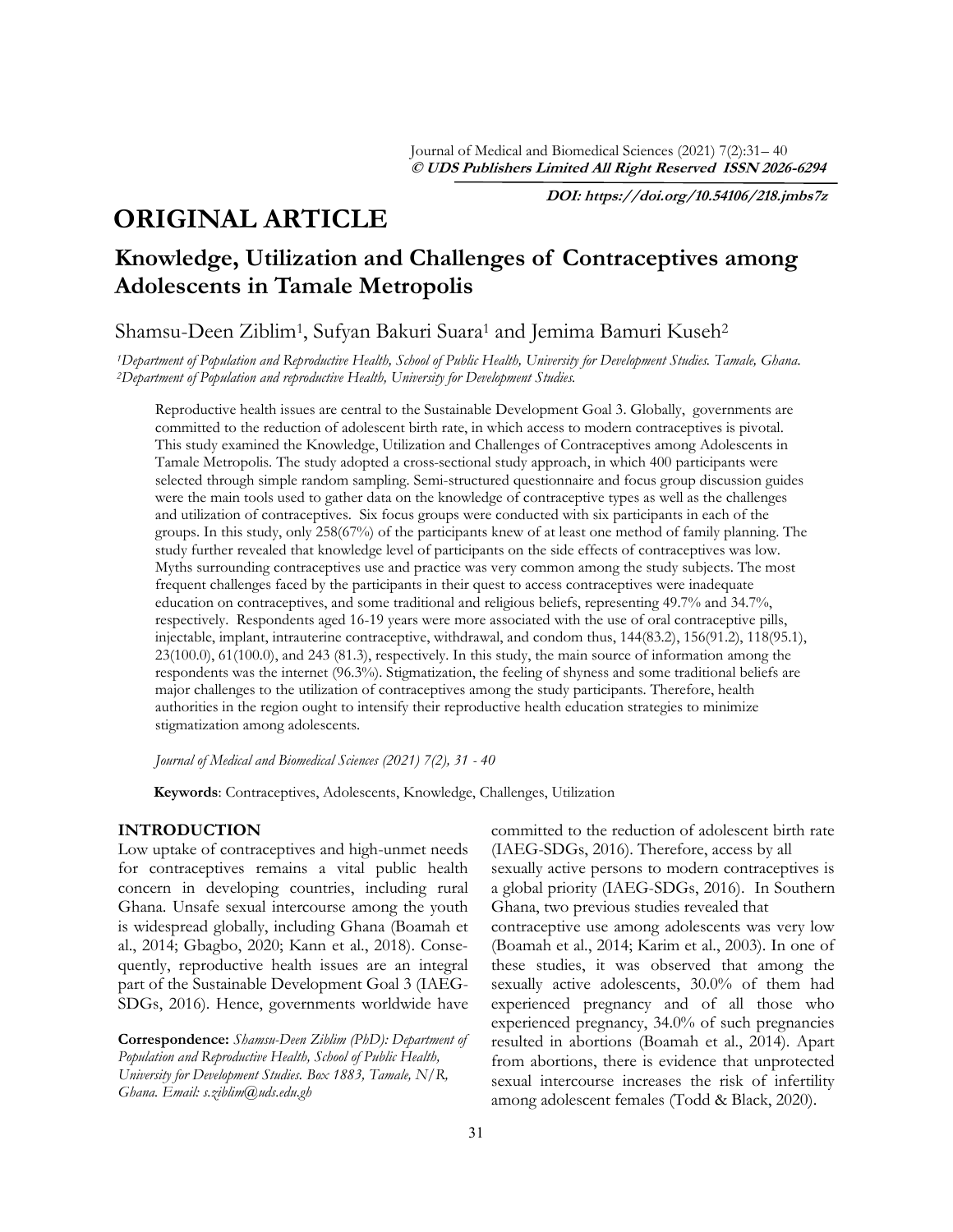The use of contraceptives is influenced by numerous factors, which include knowledge of contraceptive methods, inadequate access to contraceptive options as well as socio-demographic characteristics of both adolescent females and their partners (Mehra et al., 2012). In Ghana, findings from previous studies suggest that early debut of sexual activities, poor knowledge of contraceptives and low utilization of modern contraceptives are key challenges confronting national adolescent reproductive health initiatives (Awusabo-Asare et al., 2006; Boamah et al., 2014; Gbagbo, 2020; Rani & Lule, 2004).

Although thes studies have investigated the level of knowledge and usage of various contraceptive methods among adolescents in Ghana, the studies were concentrated in the Southern part of the country. However, due to socio-cultural differences that may exist among adolescents in the two distinct geographical zones in the country, there is the need to assess the level of knowledge, utilization, and barriers to contraceptive utilization among adolescents in the northern part of the country. This may be useful in reproductive health policy formulation in the region. Thus, the objective of this study was to assess the knowledge, challenges, and utilization of contraceptives among adolescents in the Tamale Metropolis, Ghana.

#### **Study Setting and Research Methodology**

The study was conducted in the Tamale

metropolis. Five communities were selected for the study. All the communities selected were in the Tamale South- Sub metropolis. The areas were selected for the study due to their rural nature and the perception that contraceptive education is very



**Fig 1. Map of the Tamale Metropolis showing the Study Communities** Source: Geography department of University of Ghana, Legon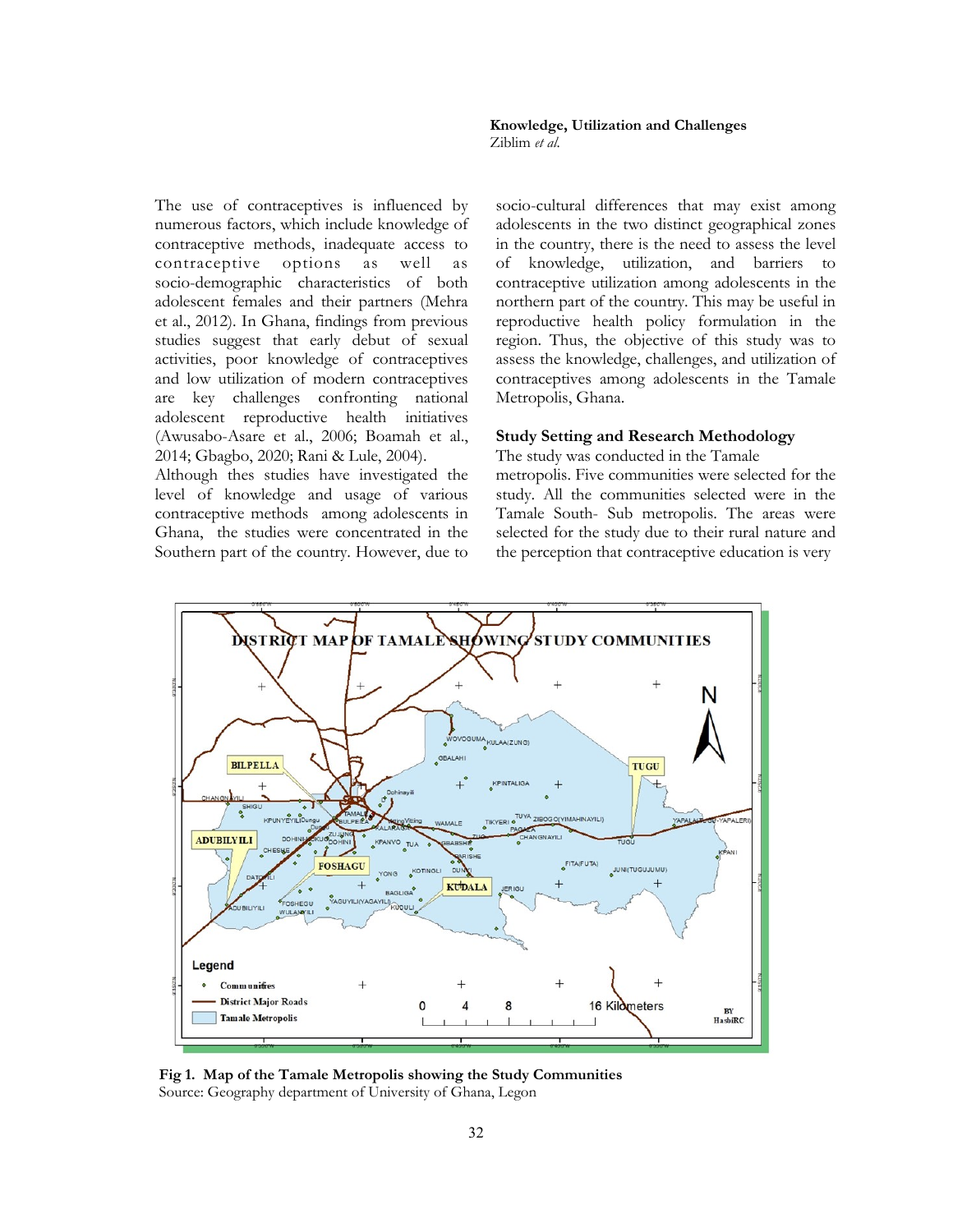Ziblim *et al*.

low in rural communities in the developing nations. The selected communities were Buipella, Adubilyili, Tugu, Kudula and Foshagu.

### **MATERRIALS AND METHODS**

The study adopted a descriptive exploratory crosssectional design using a mixed method. The study was conducted from March to October 2020. A total of 400 participants were randomly selected from households with more than two adolescents. Focus group guide and semi-structured questionnaires were the main tools employed for the study. The focus group discussion was conducted in the five selected communities all in the Tamale South Sub Metro. One focus group discussion was organized in each of the selected communities for the study. Using the focus group guide that was designed in line with the study objectives, the research team visited the selected communities and identified the potential participants and recruited them for the study. The focus group discussion guides were designed and developed by the research team in English language and then translated into the local language (Dagbani) after pre-testing to integrate and accommodate the cultural dynamics of the people. The focus group discussion was conducted taking into account the dynamics of the population. Adolescent females with same characteristics such as age and marital status were grouped together. Besides, the participant's level of education was taken into consideration during the grouping. The questionnaires were used to gather quantitative data. The themes in the questionnaire were designed in line with the study aims and objectives.

An audio recording of the Focus Group discussions was transcribed word to word/verbatim and translated from Dagbani language into English by the researchers who were fluent in both languages. These transcripts were analyzed to support the quantitative data. Using the thematic analysis approach, the researchers read and reread all of the transcripts several times to be familiar with the data and to identify predetermined and emerging themes from the data. Together with the manual analysis technique adopted in the initial stage of the data analysis, the qualitative data was also coded and thematically analyzed using QSR 8 software for Windows (QSR International Pty Ltd, 2008). The codes were further refined and categorized to develop additional codes for a detailed analysis. The quantitative data was entered into Statistical Package for Social Science (SPSS) version 25.0 (IBM, 2017). The analysis was conducted using descriptive statistics and the results were displayed using graphs and tables. The protocol of the study was given clearance by the Department of Community Health and Family Medicine, and the Graduate School, of the University for Development Studies. Further approval of the study was given by, the Tamale Metropolitan Health Directorate. The study was conducted taking into accounts all the needed ethical consideration including obtaining verbal informed consent from all the participants**.**

## **RESULTS**

The socio-demographic characteristics of participants are presented in **Table 1.** In **Table,1**, frequencies of responses which do not add up to 400 suggest the occurrence of nonresponse variables. From the Table, majority (78.6%) of the respondents were within 16-19 years. The Muslim participants were more than half (87.3%) of all the participants. For the parental level of education, majority (67.4%) of mothers had no education. For their fathers, 42.7% had no education. In addition, majority (94.0%) of the respondents were single and only 5.7%. Moreover, majority (90.5%) of participants were unemployed. From Figure 2, 258 (67%) of the respondents have knowledge of at least one form of contraceptive method. However, 128 (33%) lacked knowledge of family planning options.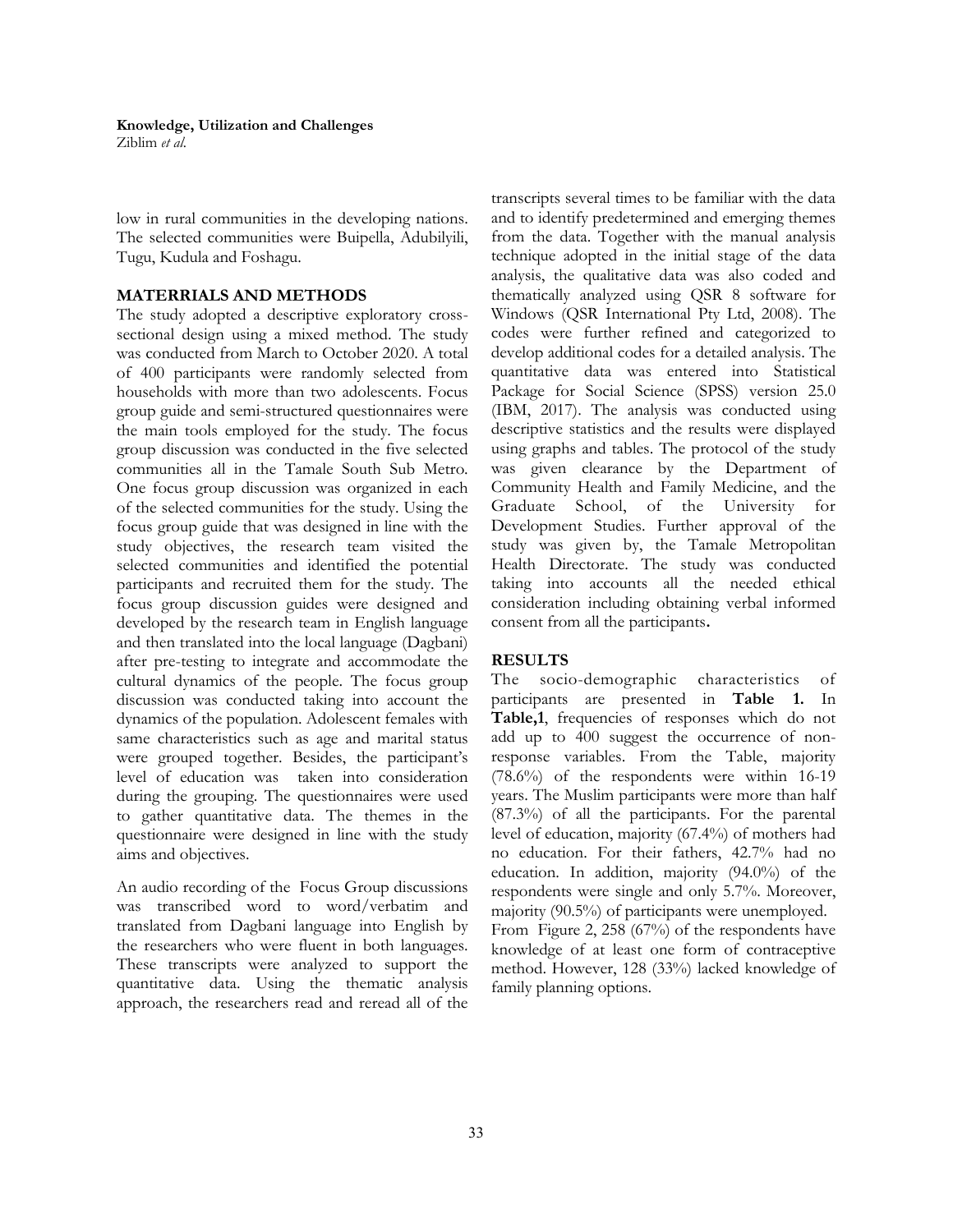| Variable                      | Frequency    | Percentage |
|-------------------------------|--------------|------------|
| Age (years)                   |              |            |
| $10 - 12$                     | 14           | 3.9        |
| $13 - 15$                     | 67           | 17.3       |
| 16-19                         | 303          | 78.6       |
| <b>Religion of Respondent</b> |              |            |
| Christian                     | 49           | 12.7       |
| Muslim                        | 337          | 87.3       |
| Tribe of Respondent           |              |            |
| Bimoba                        | 13           | 3.4        |
| Dagomba                       | 287          | 74.4       |
| Hausa                         | 14           | 3.6        |
| Others                        | 72           | 18.1       |
| <b>Respondents Education</b>  |              |            |
| No Education                  | 32           | 8.3        |
| Primary                       | 22           | 5.7        |
| Junior High School            | 81           | 21         |
| Senior High School            | 211          | 54.7       |
| Tertiary                      | 40           | 10.2       |
| <b>Mother Education</b>       |              |            |
| No Education                  | 260          | 67.4       |
| Primary                       | $10\,$       | 2.6        |
| Junior High School            | 14           | 3.6        |
| Senior High School            | $30\,$       | 7.8        |
| Technical/Vocational          | 39           | 10.1       |
| Tertiary                      | 33           | 8.5        |
| Father's Education            |              |            |
| No Education                  | 165          | 42.7       |
| Primary                       | $\mathbf{2}$ | 0.5        |
| Junior High School            | 6            | 1.6        |
| Senior High School            | 30           | 7.8        |
| Technical/Vocational          | 48           | 12.4       |
| Tertiary                      | 135          | 35.0       |
| <b>Marital Status</b>         |              |            |
| Single                        | 363          | 94.0       |
| Married                       | 22           | 5.7        |
| Divorced                      | $\mathbf{1}$ | 0.3        |
| Occupation                    |              |            |
| Employed                      | 37           | 9.6        |
| Not Employed                  | 349          | 90.4       |

**Table 1: Socio-Demographic Characteristics of Respondents**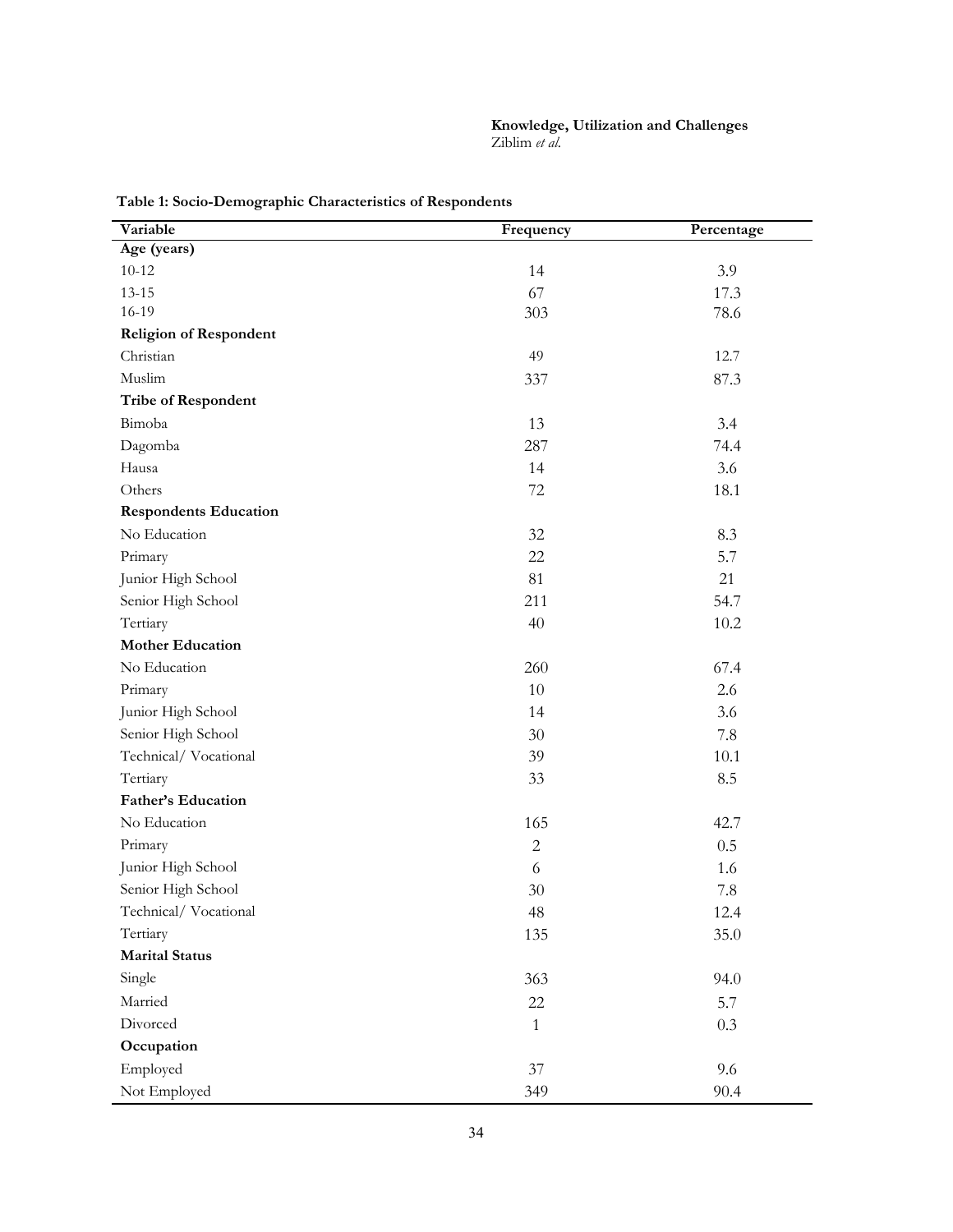## **Knowledge, Utilization and Challenges**

Ziblim *et al*.

The cross-tabulation of contraceptive utilization by age of the respondents is presented in **Table 2.** In the Table, the responses are not mutually exclusive thus, a participant had the chance of selecting multiple answers. Therefore, the totals of the frequencies for the responses are greater than the sample size of 400. The results suggest that the age of the respondent may have a relationship with the type of contraceptive used. For example, compared with respondents aged 10-15, those within the ages of 16-19 years were more associated with oral



Figure 2: Knowledge Regarding Family Planning family planning services are presented in Services

contraceptive pills, injectable, implant, intrauterine contraceptive, withdrawal, and male condom thus, 144(83.2), 156(91.2), 118 (95.1), 23(100.0), 61(100.0), and 243 (81.3), respectively.

**Figure 2** is an illustration of the sources of family planning education. The results showed that the respondents got information on family planning methods from multiple sources: the television commercials, radio advertisements, community durbar, colleges, friends, internet source, parents and health professionals. However, the main source of information among the respondents was the internet (96.3%). Nonetheless, in the focus groups, some of the respondents never used the internet as a source of information on contraceptives, as quoted below.

*I heard the family planning thing from the radio and television advertisement and also from friends"* **[17 year -old adolescent IDI]**

*For me I learnt it at school and from my friends* **[16 year-old adolescent FGD].**

The challenges faced by adolescents towards

| Contraceptive              | Age 10-12 | Age 13-15   | Age 16-19  | Total       |
|----------------------------|-----------|-------------|------------|-------------|
| Oral Contraceptive pills   | 4(2.3)    | 25(14.5)    | 144 (83.2) | 173(100.0)  |
| Injectable                 | 1(0.5)    | 14(8.2)     | 156 (91.2) | 171 (100.0) |
| Implant                    | 0(0.0)    | 6(4.8)      | 118 (95.1) | 124(100.0)  |
| Intrauterine contraceptive | 0(0.0)    | 0(0.0)      | 23(100.0)  | 23(100.0)   |
| Withdrawal                 | 0(0.0)    | 0(0.0)      | 61(100.0)  | 61(100.0)   |
| Male condom                | 7(2.3)    | 49 $(16.4)$ | 243 (81.3) | 299 (100.0) |

**Table 2:** Cross-Tabulation of Contraceptive Utilization by age of Adolescents

Data distributed as frequency (%)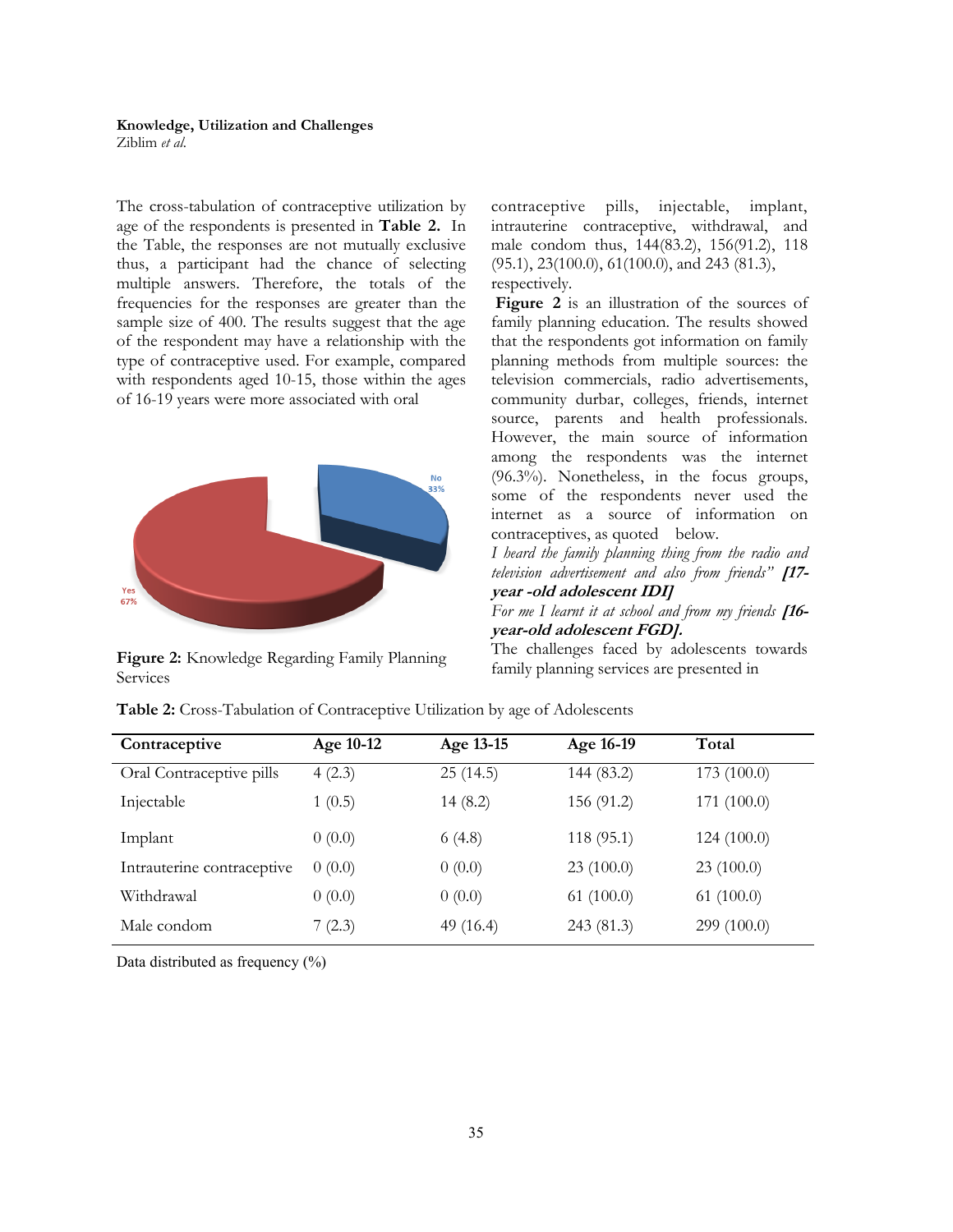

**Figure 2:** Sources of Family Planning Education

| Variables                                   | Frequency | Percentage |
|---------------------------------------------|-----------|------------|
| Inadequate education on contracep-<br>tives | 192       | 49.7       |
| Attitudes of service providers              | 39        | 10.1       |
| Inadequate contraceptives                   | 24        | 6.2        |
| Religion                                    | 134       | 25.1       |
| Traditional belief                          | 97        | 34.7       |
| Financial challenges                        | 103       | 26.7       |
| Others                                      | 28        | 7.3        |

#### **Table 3**: Challenges concerning adolescent towards Family Planning (multiple responses)

Field survey,2020.

**Table 3**. In the Table, the responses are not

mutually exclusive thus, a participant had the chance of selecting multiple answers. Therefore, the totals of the frequencies for the responses are greater than the sample size of 400. From the analysis,

unfavorable attitudes of service providers, financial challenges, religious problems, and traditional beliefs were challenges faced by most of the respondents in their utilization of contraceptives. The most

frequent challenges faced by the participants were inadequate education on contraceptives and traditional beliefs, representing 49.7% and 34.7%,

respectively. In the focus group discussions, it was evident that adolescents shy to access contraceptives because they feared that contraceptive providers and adults might be asking them of their ages and the reasons for the acquisition of the contraceptives or brand them as bad girls. 14-year-old and 15-year-old participants shared their thoughts as quoted below. *We are under-aged and normally feel shy because we think they will be asking us about our age, and shyness is a major hindrance*. **[14 years old female adolescent during IDI]**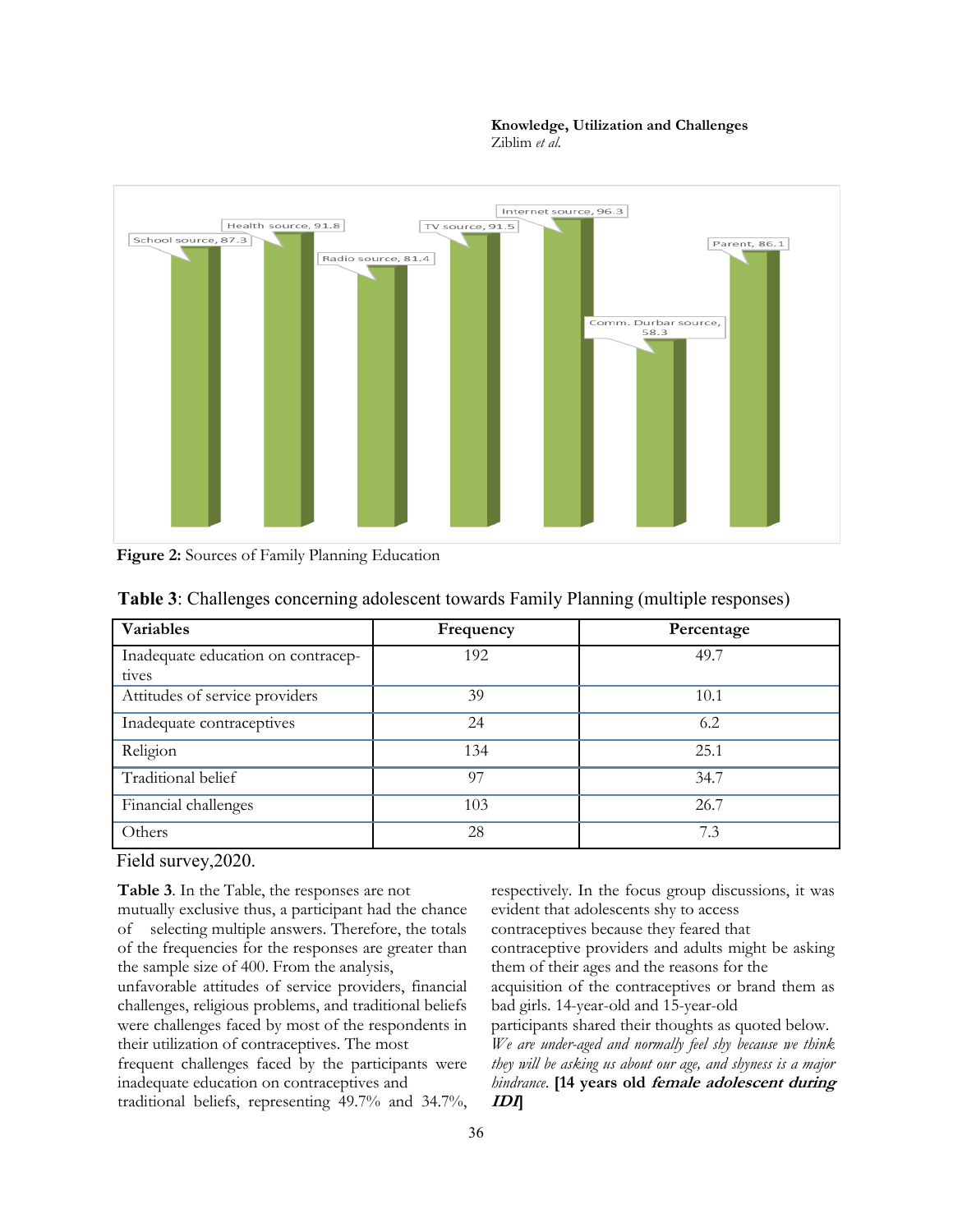#### **Knowledge, Utilization and Challenges**

Ziblim *et al*.

*Also, as adolescents, we normally feel shy buying condoms at the pharmacy, because when the older people are around and see you, they will either insult you or stigmatized you by saying you are a bad girl and this makes us feel shy and afraid [***15 years-old female adolescent FGD].**

In the study, majority of young adolescents, both males and females do not use contraceptives due to various social stigmas in the rural communities in northern Ghana. Social pressure to bear more children is said to be one of the challenges towards contraceptives as parents are respected in the various communities. A male from Bamvim reported, *"People in this community feel very shy telling anybody at home or anywhere else that he is using contraceptives. It is even more difficult when an individual wants to but any form of contraceptives at the chemical shop. Those who are found with condom people either laugh at you or scorn you."* A young girl from Yon Dakpemyili reported as follow: *people in this community cherish more children and they always say if there are more children they will prove helpful in their farms and in the future; and they will bring honor to the family name."* (FGD)

*"We don't use contraceptive because of our religion; The Prophet Muhammed (PBUH) had said that one should* 

*marry a woman whose family has more children."* Similarly, a young girl from Buipela described it thus: *"The religion prohibits it because the prophet said that the more children a woman bears the more my Ummah (Muslim brotherhood) will grow".( FGD)*

## **DISCUSSION**

In this study, the knowledge, challenges and

utilization of family planning services were examined amongs adolescents. The study revealed that the majority (67%) of the respondents has ever heard of at least one family planning method. This finding is consistent with a study by Onasoga et al. (2016) in Nigeria. In the study, the authors found that

three-fourth (75%) of the respondents knew about family planning in Nigeria. The present findings showed that the various methods used to prevent a pregnancy among the participants were the oral

contraceptive pills, injectable, implant, intrauterine contraceptive, withdrawal, condom. However, the male condom was the leading method of

contraception observed in the study. Similarly, in the Southern part of Ghana, similar findings were

reported from two cross-sectional studies (Agyemang et al., 2019; Boamah et al., 2014). This shows that most of the females, they depend on their male partners to use the condom as a means of pregnancy prevention. Hence, reproductive health strategies towards the promotion of family planning service utilization ought to target both adolescent males and females. The result of the study revealed that the leading source of family planning education for adolescents was the internet. This may imply that most adolescents learn about family planning on the internet rather than the health centers. In Ghana and Burkina Faso, previous studies revealed that the social media was

the common source of information on

contraceptives (Agyemang et al., 2019; Bankole et al., 2007). Again, Baheiraei et al. (Baheiraei et al., 2014) revealed that 37.9% of the respondents in their study preferred the internet as the source of information to educate themselves on sexual and reproductive health matters. However, there are concerns that the social media makes adolescents vulnerable to the consumption of misinformation (Kyilleh et al., 2018). In this study, nearly 50% of the participants considered inadequate education on family planning as a challenge to contraceptive

utilization. In line with this, a previous

observational study conducted among adolescents showed that 25% lacked knowledge of

contraceptives (Onasoga, 2016). The lack of knowledge of contraceptive services has been previously reported in Ghana and other

Sub-Saharan African countries (Bankole et al., 2007). The consequences of a lack of knowledge of contraceptives are the engagement in unprotected sexual intercourse by the youth and its resultant health and economic impact. The present study also showed that religion and cultural beliefs are challenges to the utilization of family planning services. These findings are corroborated by several other studies (Agyemang et al., 2019; Marrone et al., 2014; Odimegwu, 2005; Sahu & Hutter, 2012). Further, in the present study, the fear of being branded as bad girls was a challenge among the participants in the acquisition of contraceptive methods. In line with this, an earlier study reported similar concerns among adolescents in the country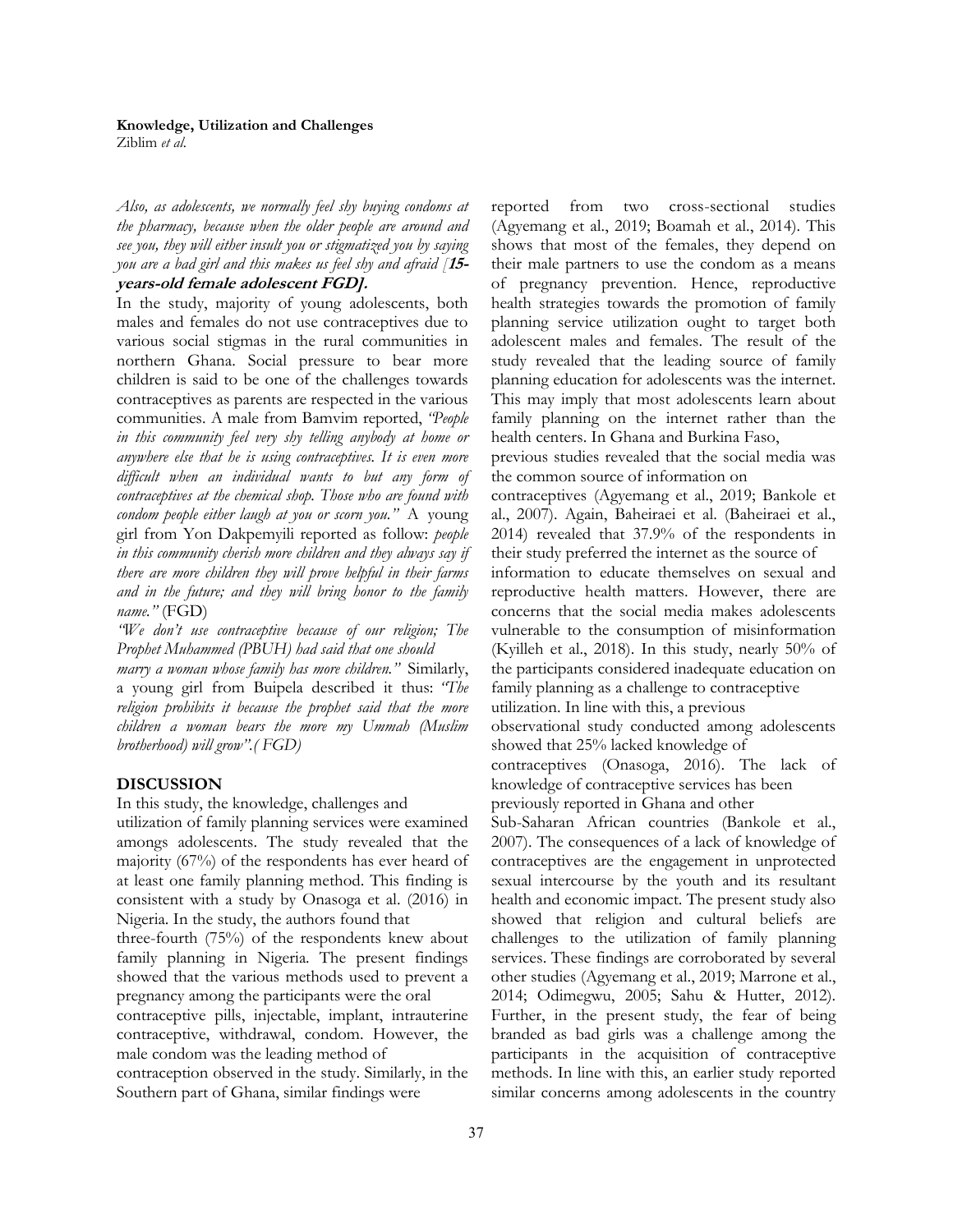(Gbagbo, 2020). The challenges that are faced by adolescents in the utilization of contraceptives ought to be a national concern to avoid preventable deaths that linked to abortions (Collumbien et al., 2004).

#### **CONCLUSION**

The study revealed that 128 (33%) lack information on family planning services. Also, access to family planning services is challenged by their fear of being branded bad girls, traditional beliefs, and shyness. The study gives an insight into the local nexus to contraceptives attitudes, knowledge and utilization among adolescents in rural communities in northern Ghana, and highlights the need for contraceptives use most especially the long-acting and reversible ones. Addressing challenges such as availability, affordability and stigmatization in contraceptives use is important for the effective and efficient use of contraceptives in ensuring the achievement of Sustainable Development Goal 3 (SDG3). The study further identified a strong need for support and empowerment of adolescents to feel free and talk freely about their reproductive needs. Also, the involvement of opinion leader such as the traditional rulers, youth chiefs, and religious leaders would help in the dissemination of information on the need for contraceptives utilization. The present findings may be useful to health authorities in the Tamale Metropolis in the formulation of reproductive health promotion campaigns. The study therefore,

recommends that the Ghana Health Service in

collaboration with her partners should try to build more adolescents canners in rural communities to enable the adolescents to have access to their

reproductive health education and needs. Also, health authorities in the Tamale Metropolis ought to intensify campaigns against stigmatization among adolescents in their quest to access and use modern contraceptives.

#### **Competing Interests**

The authors declare that they have no competing

**Knowledge, Utilization and Challenges**  Ziblim *et al*.

interest.

#### **REFERENCES**

- Agyemang, J., Newton, S., Nkrumah, I., Tsoka-Gwegweni, J. M., & Cumber, S. N. (2019). Contraceptive use and associated factors among sexually active female adolescents in Atwima Kwanwoma District, Ashanti region-Ghana. *Pan African Medical Journal,* 32(182). https://doi.org/10.11604/ pamj.2019.32.182.15344
- Awusabo-asare, K., Biddlecom, A., Kumi-Kyereme, A., & Patterson, K. (2006). Adolescent Sexual and Reproductive Health in Ghana : Results from the 2004 National Survey of Adolescents. Retrieved from Occasional Report No 22 website: Retrieved 04/04/2020 from https://www.guttmacher.org/sites/ default/files/pdfs/pubs/2006/06/08/ or22.pdf
- Baheiraei, A., Khoori, E., Foroushani, A. R., Ahmadi, F., & Ybarra, M. L. (2014). What sources do adolescents turn to for information about their health concerns? *International Journal of Adolescent Medicine and*   $Health, 26(1), 61-68. https://$ doi.org/10.1515/ijamh-2012-0112
- Bankole, A., Biddlecom, A., Guiella, G., Singh, S., & Zulu, E. (2007). Sexual Behavior, Knowledge and Information Sources of Very Young Adolescents in Four Sub-Saharan African Countries. *African Journal of Reproductive Health,* 11(3), 28. https:// doi.org/10.2307/25549730
- Boamah, E. A., Asante, K. P., Mahama, E., Manu, G., Ayipah, E., Adeniji, E., & Owusu-Agyei, S. (2014). Use of contraceptives among adolescents in Kintampo, Ghana: a cross-sectional study. *Open Access Journal of Contraception,* 2014(5), 7–15. https:// doi.org/10.2147/OAJC.S56485

Collumbien, M., Gerressu, M., & Cleland, J. (2004).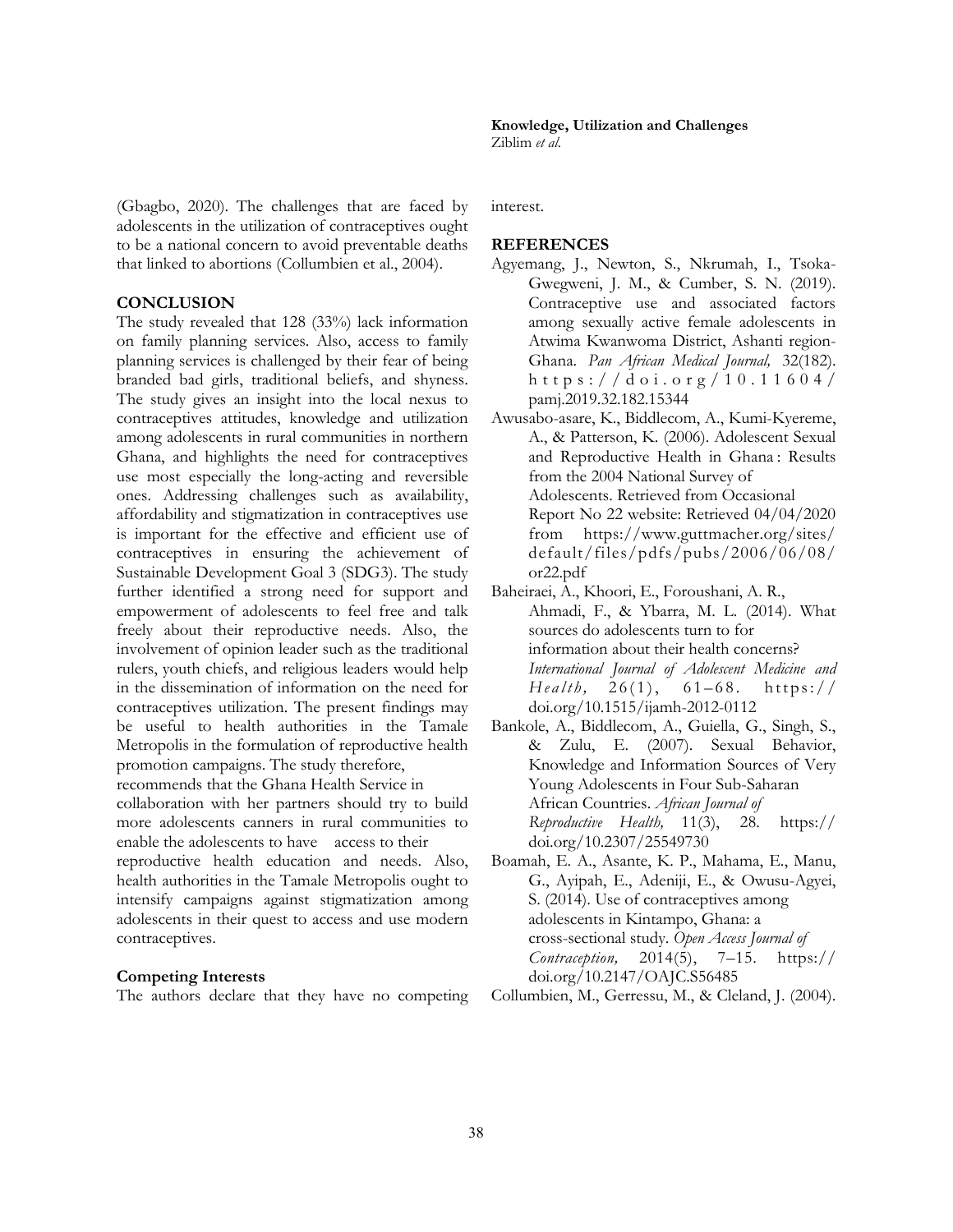Ziblim *et al*.

Non-use and use of ineffective methods of contraception. In Comparative quantification of health risks (pp. 1255–1316).

- Gbagbo, F. Y. (2020). Contraceptive Use among Basic School Pupils in Ghana: A Case Study of a Municipality. *International Journal of Pediatrics,*  $2020$ ,  $1-8$ . https:// doi.org/10.1155/2020/7521096
- Inter-Agency and Expert Group on Sustainable Development Goal. (2016). Report of the Inter -Agency and Expert Group on Sustainable Development Goal Indicators (E/ CN.3/2016/2/Rev.1). Retrieved 24/11/2020 from https://unstats.un.org/unsd/ statcom/47th-session/documents/2016-2-iaeg -sdgs-rev1-e.pdf
- International Business Machines Corporation. (2017). IBM SPSS Statistics for Windows, Version 25.0. Armonk, NY: IBM Corp.
- Kann, L., McManus, T., Harris, W. A., Shanklin, S. L., Flint, K. H., Queen, B., … Ethier, K. A. (2018). Youth Risk Behavior Surveillance - United States, 2017. *Morbidity and Mortality Weekly Report.* Surveillance Summaries (Washington, D.C.: 2002), 67(8), 1–114. https://doi.org/10.15585/mmwr.ss6708a1
- Karim, A. M., Magnani, R. J., Morgan, G. T., & Bond, K. C. (2003). Reproductive Health Risk and Protective Factors among Unmarried Youth in Ghana. *International Family Planning Perspectives*, 29(1), 14. https:// doi.org/10.2307/3180997
- Kyilleh, J. M., Tabong, P. T.-N., & Konlaan, B. B. (2018). Adolescents' reproductive health knowledge, choices and factors affecting reproductive health choices: a qualitative study in the West Gonja District in Northern region, Ghana. *BMC International Health and Human*

*Rights,* 18(1), 6. https://doi.org/10.1186/ s12914-018-0147-5

- Marrone, G., Abdul-Rahman, L., De Coninck, Z., & Johansson, A. (2014). Predictors of contraceptive use among female adolescents in Ghana. *African Journal of Reproductive Health,* 18(1), 102–109.
- Mehra, D., Agardh, A., Odberg Petterson, K., & Östergren, P.-O. (2012). Non-use of contraception: determinants among Ugandan university students. *Global Health Action,* 5(1), 18599. https://doi.org/10.3402/ gha.v5i0.18599
- Odimegwu, C. (2005). Influence of Religion on Adolescent Sexual Attitudes and Behaviour among Nigerian University Students: Affiliation or Commitment? *African Journal of Reproductive Health,* 9(2), 125. https:// doi.org/10.2307/3583469
- Onasoga, O. (2016). Adolescents' Knowledge, Attitude and Utilization of Emergency Contraceptive Pills in Nigeria's Niger Delta Region. *International Journal of MCH and AIDS*   $(IIMA), 5(1), 53-60.$  https:// doi.org/10.21106/ijma.93
- QSR International Pty Ltd. (2008). NVivo qualitative data analysis software; QSR International Pty Ltd. NVivo 8, released in 2008.
- Rani, M., & Lule, E. (2004). Exploring the Socioeconomic Dimension of Adolescent Reproductive Health: A Multicountry Analysis. *International Family Planning Perspectives,* 30(03), 110–117. https:// doi.org/10.1363/3011004
- Sahu, B., & Hutter, I. (2012). 'Lived Islam' in India and Bangladesh: negotiating religion to realise reproductive aspirations. *Culture, Health &*